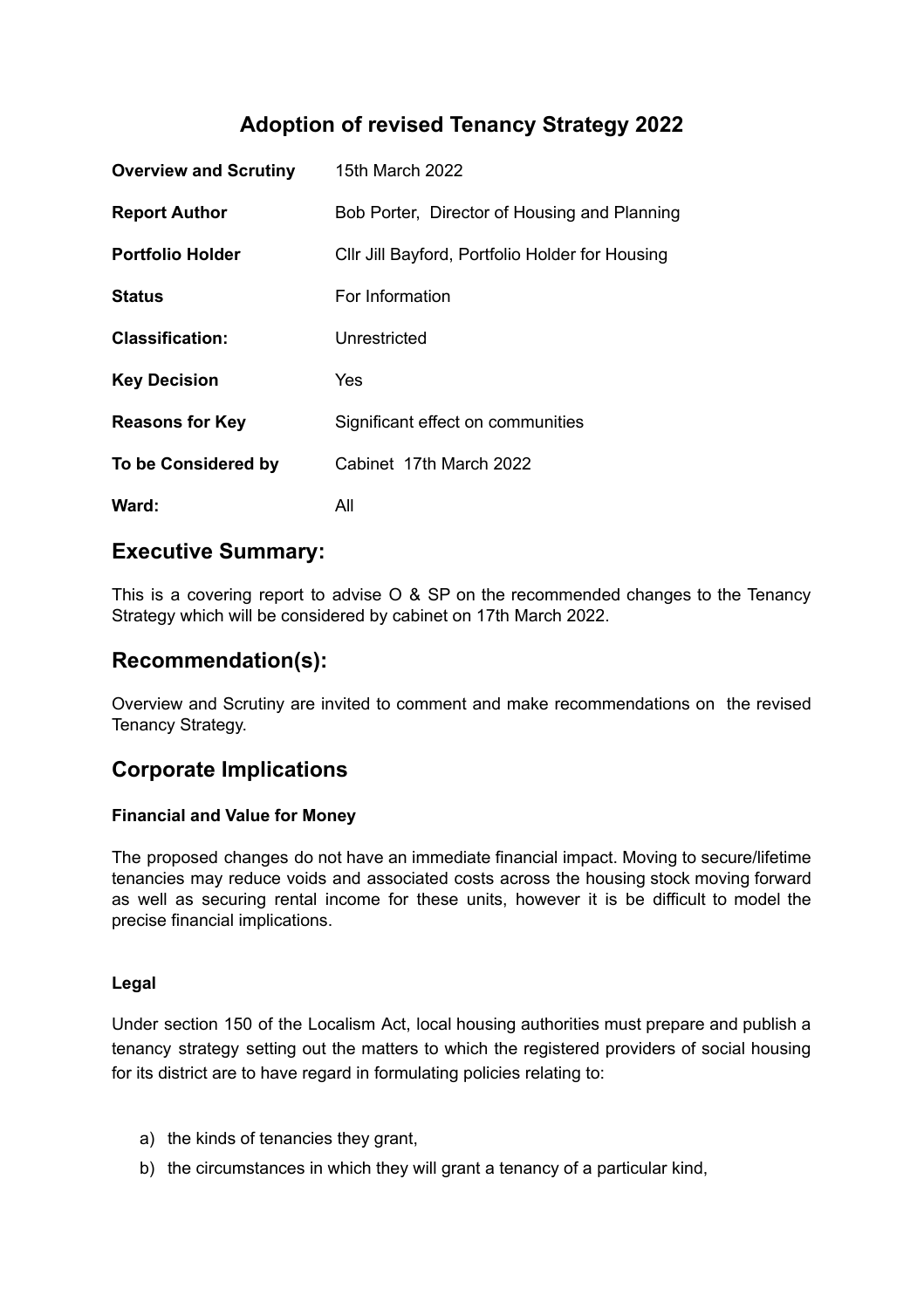- c) where they grant tenancies for a term certain, the lengths of the terms, and
- d) the circumstances in which they will grant a further tenancy on the coming to an end of an existing tenancy

A local housing authority must have regard to its tenancy strategy in exercising its housing management functions, must keep its tenancy strategy under review, and may modify or replace it from time to time.

### **Corporate**

The revised Tenancy Strategy and Tenancy Management Policy supports our Corporate Statement 2019-2023 - Communities. We are committed to ensuring that we are delivering high quality housing, safer communities and enhancing the health and well-being of our residents.

### **Equality Act 2010 & Public Sector Equality Duty**

Members are reminded of the requirement, under the Public Sector Equality Duty (section 149 of the Equality Act 2010) to have due regard to the aims of the Duty at the time the decision is taken. The aims of the Duty are: (i) eliminate unlawful discrimination, harassment, victimisation and other conduct prohibited by the Act, (ii) advance equality of opportunity between people who share a protected characteristic and people who do not share it, and (iii) foster good relations between people who share a protected characteristic and people who do not share it.

Protected characteristics: age, sex, disability, race, sexual orientation, gender reassignment, religion or belief and pregnancy & maternity. Only aim (i) of the Duty applies to Marriage & civil partnership.

This report relates to the following aim of the equality duty: -

- To eliminate unlawful discrimination, harassment, victimisation and other conduct prohibited by the Act.
- To advance equality of opportunity between people who share a protected characteristic and people who do not share it
- To foster good relations between people who share a protected characteristic and people who do not share it.

# **CORPORATE PRIORITIES**

This report relates to the following corporate priorities: -

*● Communities*

# **1.0 Introduction and Background**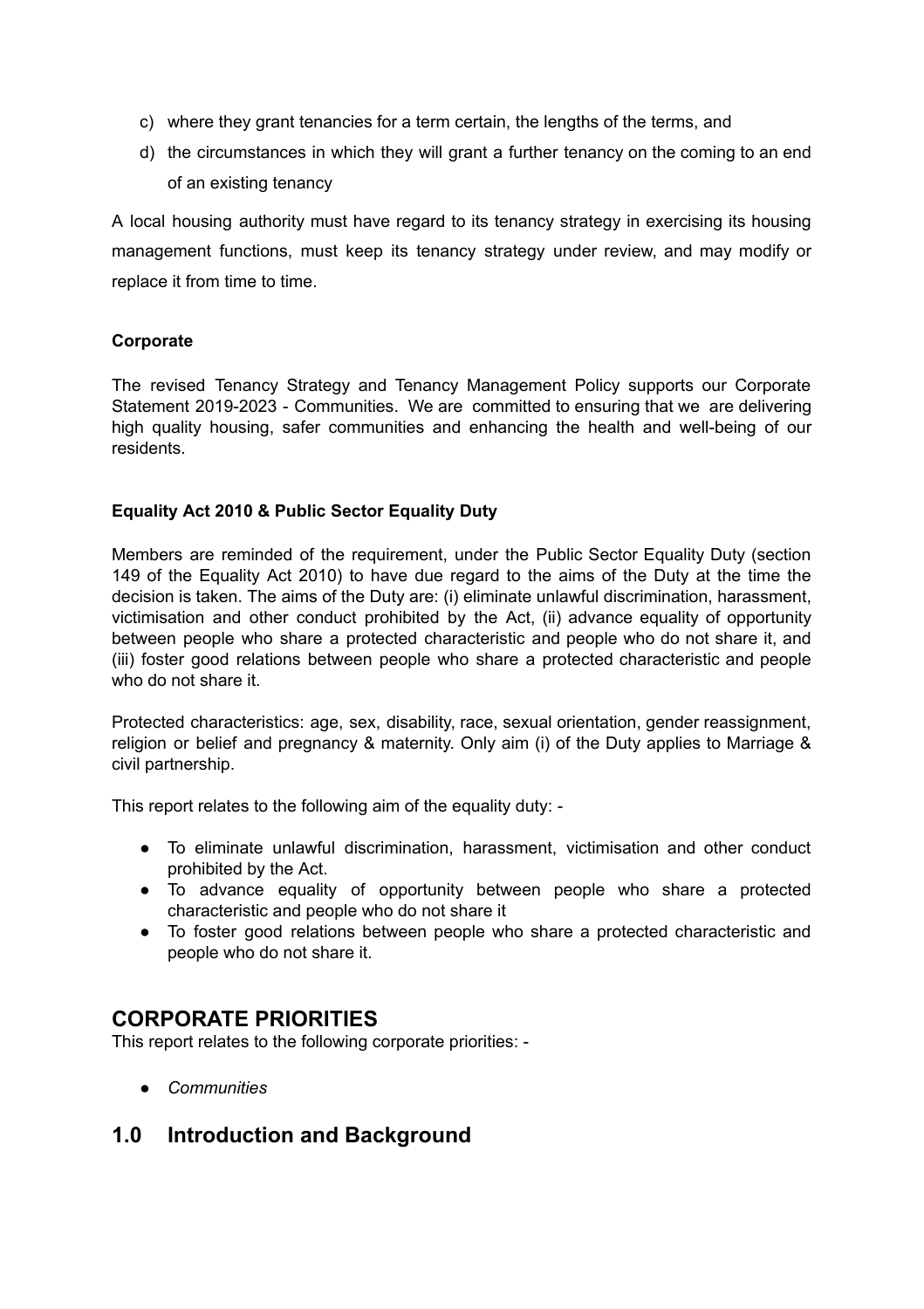- 1.1 Under section 150 of the Localism Act 2011, the Council is required to develop and publish a Tenancy Strategy setting out the Council's preferred position on:
	- The type of tenancies granted in the district;
	- The circumstances in which particular types of tenancy will be granted; ∙ The length of time a tenancy will be granted for;
	- How tenancies will be managed towards the end, including the offer of a new tenancy.
- 1.2 It should be noted that although the Tenancy Strategy gives the Council's preferred position, Registered Providers of Social Housing (RPSH) operating in the district are only required to have regard to this.
- 1.3 The Localism Act 2011 also requires the Council as a social housing landlord to produce a Tenancy Management Policy that has regard to the Tenancy Strategy and sets out how Thanet District Council will operationally grant and manage tenancies.
- 1.4 The Tenancy Strategy published by Thanet District Council in 2018 needs updating. When amending the existing Tenancy Strategy, the Council is required to invite comment from its RPSH partners.

## **2.0 The Current Situation**

2.1 The Act introduced a raft of fundamental reforms of social housing tenure.

The most significant of these were:

- Both Local Authorities and RPSH are now able to offer fixed term tenancies of a minimum of 5 years, or in exceptional circumstances 2 years instead of the traditionally longer 'lifetime' secure tenancies
- Local Authorities were allowed more flexibility to set their own Allocations Policies to meet local needs and circumstances
- Local Authorities can now place homeless households in suitable Private Rented Sector housing
- A new model of affordable rents of up to 80% of market rent can be applied to new housing developments and in some cases existing housing stock can be converted when vacant from social rent to affordable rent levels
- Local Authority stock owners and RPSH must prepare and publish a Tenancy Management Policy setting out the types of tenancy they will use when letting their homes.
- New arrangements have been introduced for tenants seeking to mutually exchange homes in cases involving fixed term tenancies and or affordable rents.
- Changes to the rights of succession has limited those able to succeed to a tenancy on the death of the tenant
- 2.2 As a strategic housing authority Thanet District Council has a responsibility to develop and publish a Tenancy Strategy giving guidance to partner Registered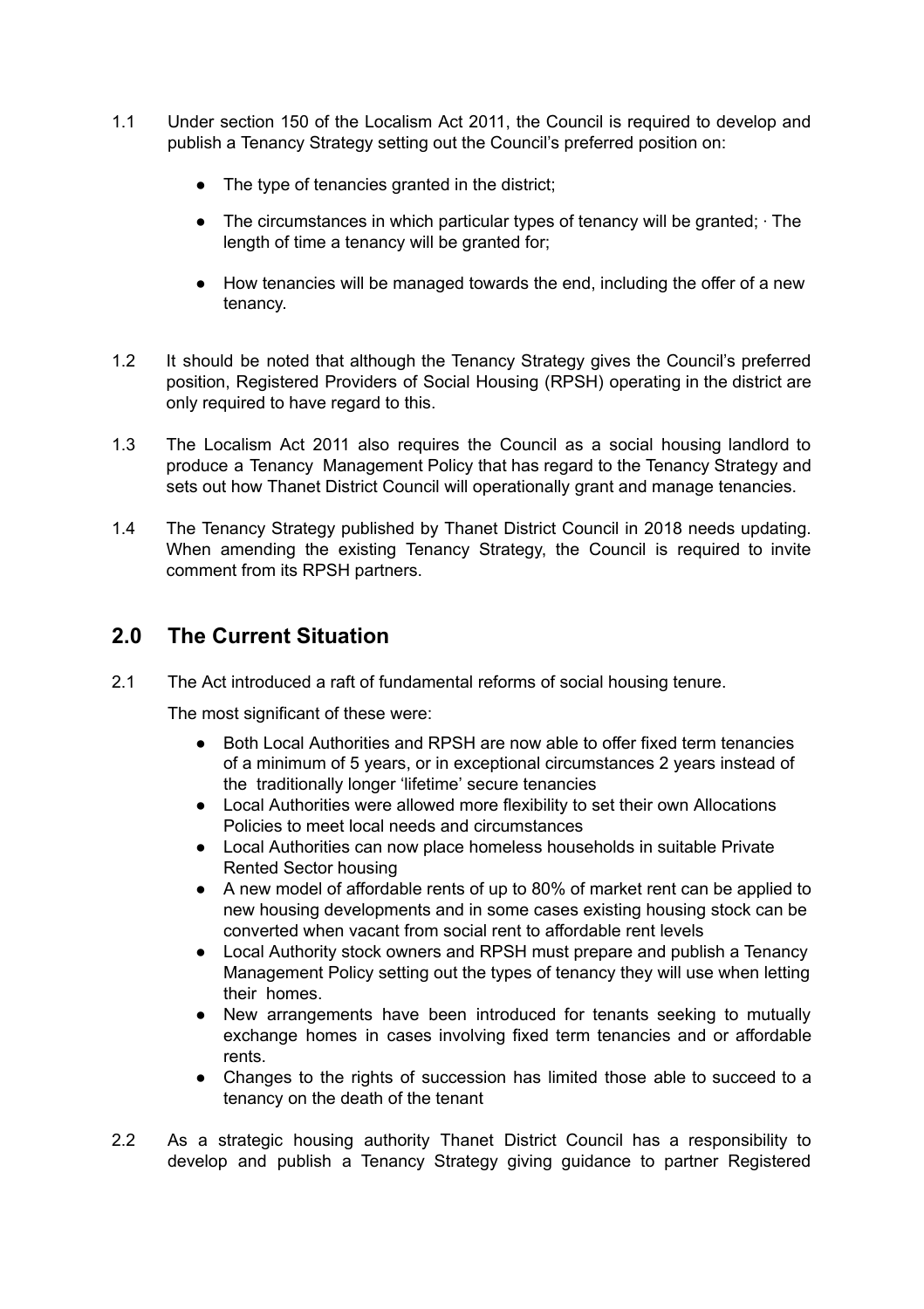Providers of Social Housing (RPSH) on the use of different tenancy types and affordable rents in the District.

- 2.3 The Tenancy Strategy sets out the strategic position of the Council with regards to the use of, review of and ending of fixed term tenancies, affordable rents, mutual exchanges, succession rights and dealing with tenancy fraud. In most respects the strategic position taken by TDC remains the same as that taken in 2018.
- 2.4 The significant difference relates to the use of fixed term tenancies in the district, where in light of national and local changes in attitude to their use the Council will no longer be recommending they be used as a preferred tenancy type. The rationale for this is set out below.

### **3.0 Flexible Tenancies**

- 3.1 One of the key objectives of fixed term tenancies was to enable social housing providers to make the best use of the social housing stock by addressing under occupation and encouraging those people who can afford to do so, to move to other tenures such as private rented accommodation or homeownership.
- 3.2 The appetite for fixed term tenancies among RPSH has been mixed with some local providers electing to use them and others continuing to offer lifetime tenancies.
- 3.3 Thanet District Council started using flexible fixed term tenancies for new tenants in October 2018. The Housing and Planning Act included (as yet unenacted) sections of legislation, which sought to make the use of fixed term tenancies by local authorities mandatory.
- 3.4 The Grenfell Tower fire in June 2017 was one of the UK's worst modern disasters and in the aftermath of this the Government has unveiled important planned changes to the regulation and management of social housing. In its Green paper 'A new deal of social housing' published 14 August 2018 the Government confirmed that it no longer intended to implement the provisions in the Housing and Planning Act 2016 that sought to make fixed term tenancies mandatory for local authorities after listening to residents' concerns.
- 3.5 The Social Housing White Paper published on 17 November 2020 set out a Charter for Social Housing Residents and affirms the Government's continuing commitment to give social housing tenants a greater voice, the right to safe and secure accommodation and of the importance of good quality homes and neighbourhoods to live in.
- 3.6 Support for flexible tenancies has changed dramatically since the Council's last Tenancy Strategy published in 2018 and nationally some of the changes detailed above have been the catalyst for some large RPSH and Councils to evaluate the benefits of fixed term tenancies and as a consequence end their offer of these entirely.
- 3.7 The development of this strategy has taken into account the changing national attitude to flexible fixed term tenancies, the responses from our RPSH partners and our own experience of their use. Although they were intended to help social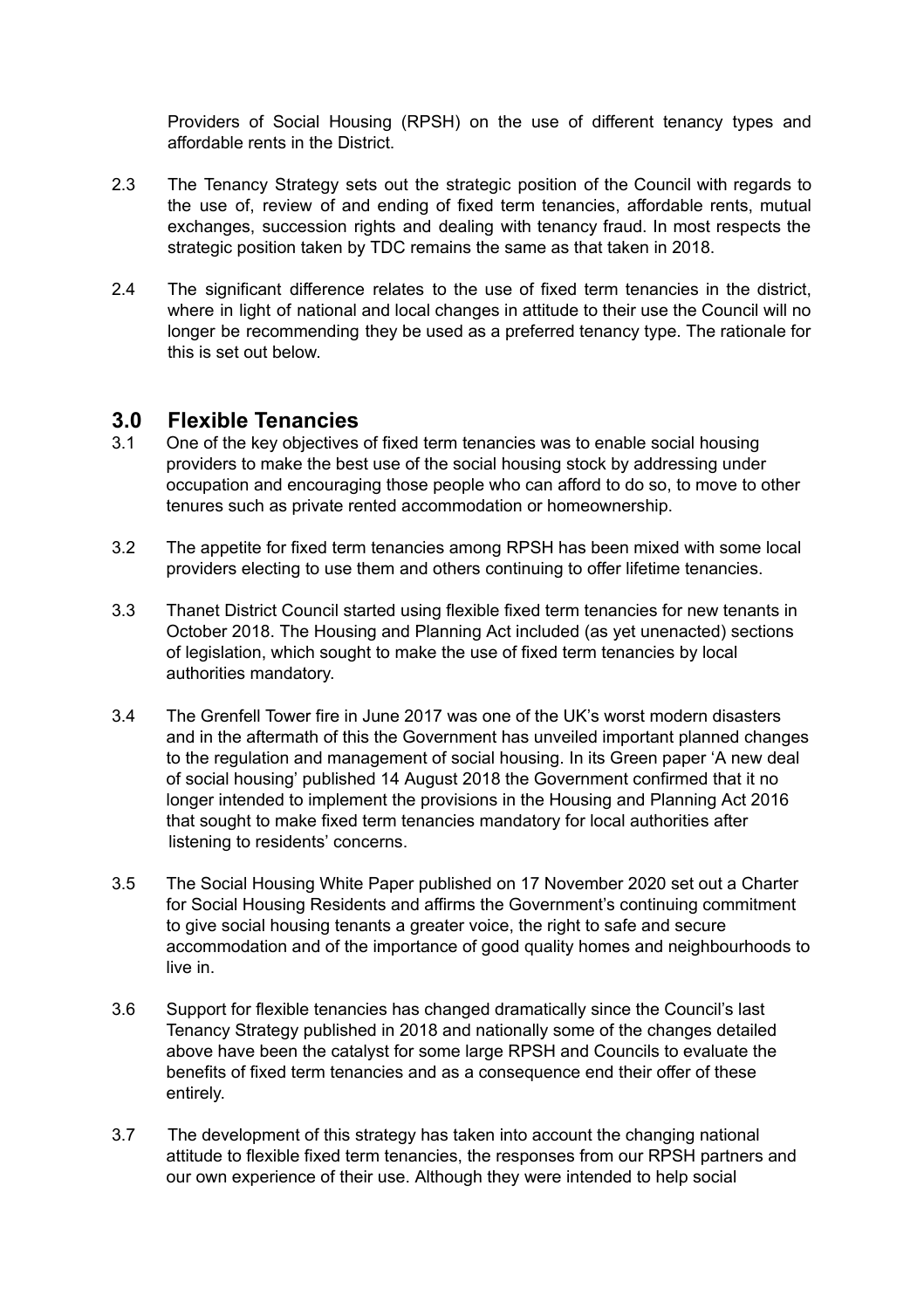landlords make the best use of affordable housing there have been a number of significant disadvantages to their use including:

- Tenants feeling concerned and anxious about their futures based on their tenure type.
- Lack of investment by families in their home and community because they feel they will move on.
- Little impact in terms of stock turnover and vacancies
- Potential conflict with the Government priority to give tenants a stronger voice.
- Significant administrative costs involved with the scheme particularly where the majority of tenancies are set to continue.

## **4.0 Tenancy Management Strategy**

- 4.1 As a stock owning authority TDC are also required to develop and publish a tenancy Management Policy setting out how we will operationally manage tenancies for our own properties.
- 4.2 A copy of the draft Tenancy Management Policy is attached at appendix 2 setting out the types of tenancy the Council propose to offer new tenants in future, how tenancy fraud will be tackled, successions and mutual exchange requests responded to and how tenancies will be brought to an end.
- 4.3 Since 2014 TDC have been offering most new tenants a year-long introductory tenancy followed by a five-year flexible tenancy. There are currently 814 tenants with this type of agreement. The redrafted Tenancy Management Policy will mean that future new tenants will usually be offered introductory tenancies followed by lifetime secure tenancies rather than flexible fixed term tenancies. Those housed temporarily because of homelessness will continue to be offered non secure tenancies under the relevant provisions of the Housing Act 1996.
- 4.4 Tenancies created in 2014 started to fall due for review from 2019. Unfortunately a number of these reviews were missed by East Kent Housing and this position was exacerbated by the national lockdowns in response to the Covid pandemic. As a consequence, 154 flexible tenancies rolled over into weekly periodic tenancies. These tenants have been written to and advised that they now have secure tenancies. A further 49 cases will shortly be in the same position and will be dealt with in the same way.
- 4.5 To regularise the position for the remaining fixed term tenants it is proposed that the following action be taken. Until Cabinet approval and adoption of the tenancy management policy existing flexible tenancies due for review will follow the established arrangements and be offered a new fixed term tenancy.
- 4.6 All new tenants will be offered an introductory tenancy of 12 months and advised that this will become a flexible tenancy unless the proposed revisions to the Tenancy Management Policy are approved. This is because a tenancy cannot become a flexible tenancy unless notice of this is given before the tenant signs the tenancy agreement and there will be a period before the policy is formally adopted.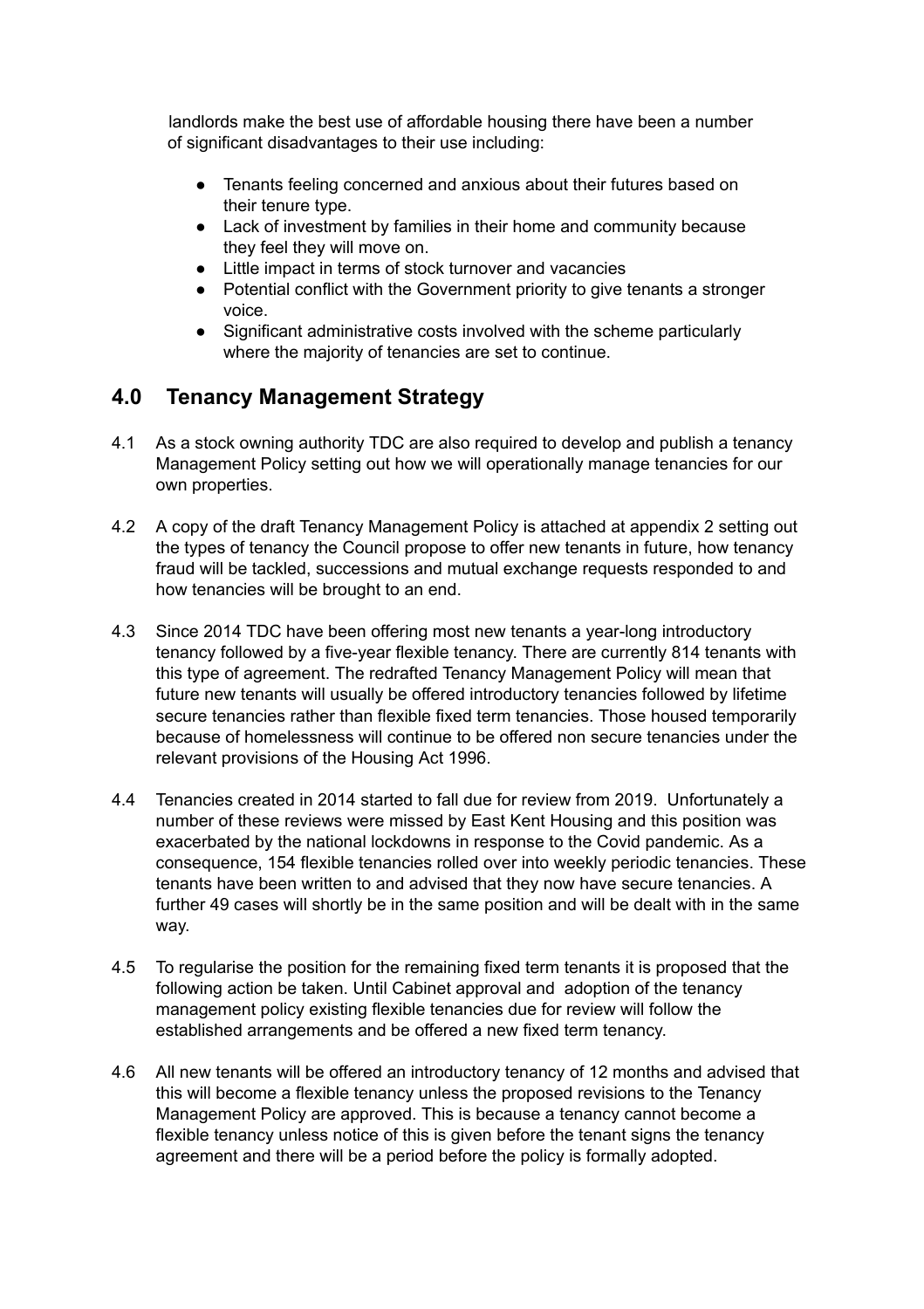- 4.7 Upon approval and adoption of the Tenancy Management Policy those tenants who have already completed their 1 year introductory tenancy and moved into the flexible tenancy period or had their flexible tenancy renewed will be contacted. Where their tenancy is being well maintained and there are no breaches of the tenancy conditions they will be invited to make use of the break clause in their tenancy agreement and give up their current fixed term tenancy and be re offered a lifetime secure tenancy. The effect of this will be to improve their security of tenure and will not affect any of their existing tenancy rights.
- 4.8 In cases where there is a current ongoing breach of tenancy conditions the tenant will be asked to remedy this before any action is taken to change the tenancy type.

### **5.0 Tenancy Audits**

- 5.1 One of the benefits of conducting flexible tenancy reviews was the opportunity that it presented to have contact with each tenant and identify any issues they were having with their tenancy. Situations where the tenant is struggling or having difficulty maintaining their tenancy or repairs are outstanding would be picked up along with any potential tenancy fraud.
- 5.2 Housing officers will be conducting tenancy audits on a rolling 5- year programme. These visits will offer the same opportunity as flexible tenancy reviews to have contact with existing tenants, establish any support need they have and or desire to move to alternative accommodation.

# **6.0 Consultation**

- 6.1 Consultation has taken place with tenants, residents and RPSH for 4 weeks, 22nd November 2021 to 20th December 2021.
- 6.2 It is a requirement of the Localism Act that RPSH are invited to comment on any revisions to the Tenancy Strategy and of s.105 of the Housing Act 1985 that the local authority consult with tenants when making changes to the management arrangements for Council owned homes.
- 6.2 The statutory requirement is set out at s.151(1) of the Localism Act 2011 which states: Before adopting a tenancy strategy, or making a modification to it reflecting a major change of policy, the authority must—
	- (a) send a copy of the draft strategy, or proposed modification, to every private registered provider of social housing for its district, and
	- (b) give the private registered provider a reasonable opportunity to comment on those proposals.
	- All registered providers were written to and advised of our proposals, however no response from them was received.
- 6.3 The Council's tenants were written to individually and advised of the options being recommended to Cabinet. Tenants that asked for further information have been contacted and are fully supportive of the proposal.